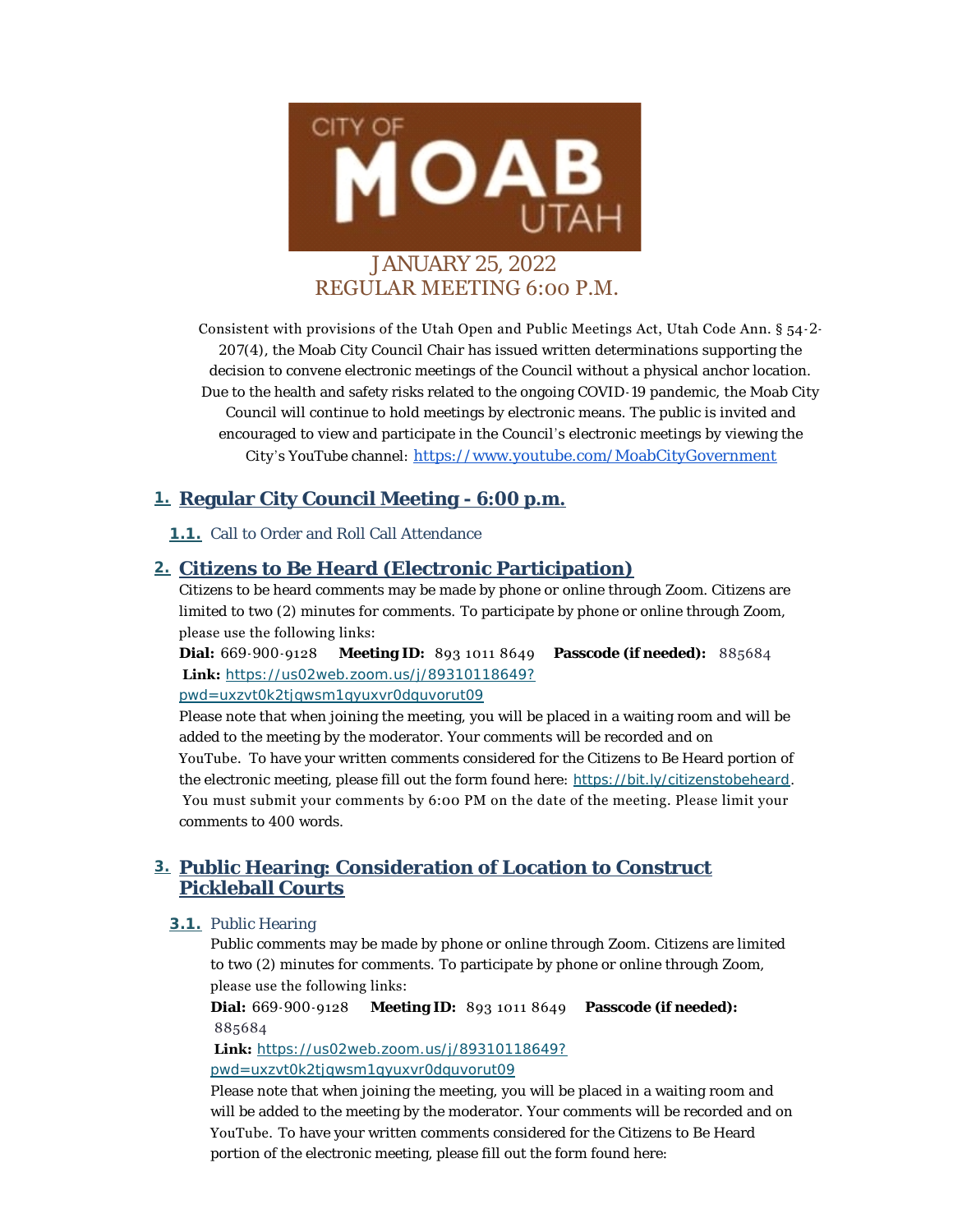*https://bit.ly/publiccommentform*. You must submit your comments by 6:00 PM on the date of the meeting. Please limit your comments to 400 words .

## **New Business 4.**

**4.1.** Consideration of Location to Construct Pickleball Courts **Briefing and possible action**

*Documents:*

*[pickleball location agenda summary.pdf](https://moabcity.org/AgendaCenter/ViewFile/Item/4463?fileID=5559)*

Consideration of Agreement between Moab Irrigation Company and the City of **4.2.** Moab: Rotary Park, Moab Irrigation Co. Water Feature **Briefing and possible action**

*Documents:*

*[mic rotary park water feature agenda summary.pdf](https://moabcity.org/AgendaCenter/ViewFile/Item/4465?fileID=5561) [mic rotary park water feature.draft c 10 jan 2022 \(1\).pdf](https://moabcity.org/AgendaCenter/ViewFile/Item/4465?fileID=5562)*

**4.3.** Ordinance No. 2022-02 Authorizing the Transit Project for Federal Funding **Briefing and possible action**

*Documents:*

*[ordinance no. 2022-02 authorizing the transit project agenda](https://moabcity.org/AgendaCenter/ViewFile/Item/4460?fileID=5555)  summary.pdf [attachment 1 - ordinance no. 2022-02.pdf](https://moabcity.org/AgendaCenter/ViewFile/Item/4460?fileID=5556)*

**4.4.** Resolution No. 02-2022 Adopting Policies in Connection with the Moab Area Transit Pilot Project for Federal Funding **Briefing and possible action**

*Documents:*

*[resolution no. 02-2022 adopting policies in connection with the](https://moabcity.org/AgendaCenter/ViewFile/Item/4461?fileID=5557)  moab area transit pilot project agenda summary.pdf [attachment 1 - resolution no. 02-2022.pdf](https://moabcity.org/AgendaCenter/ViewFile/Item/4461?fileID=5558)*

**4.5.** Approval of an MOU to develop a Water Utility Resource Management Plan **Briefing and possible action**

#### *Documents:*

*[approval of an mou to develop a water utility resource](https://moabcity.org/AgendaCenter/ViewFile/Item/4468?fileID=5563)  management plan agenda summary.pdf [attachment 1 - memorandum of understanding to develop a](https://moabcity.org/AgendaCenter/ViewFile/Item/4468?fileID=5564)  water utility resource management plan.pdf [attachment 2 - water utility resource management plan scope](https://moabcity.org/AgendaCenter/ViewFile/Item/4468?fileID=5565)  of work and proposal.pdf*

4.6. Proposed Resolution 03-2022: A Resolution Authorizing the Mayor to Sign the Amended and Restated Special Use Lease Agreement N. 1342, a Lease with the Utah School and Institutional Trust Lands Administration Authorizing the Use of State Lands for a Police Firearms Training Facility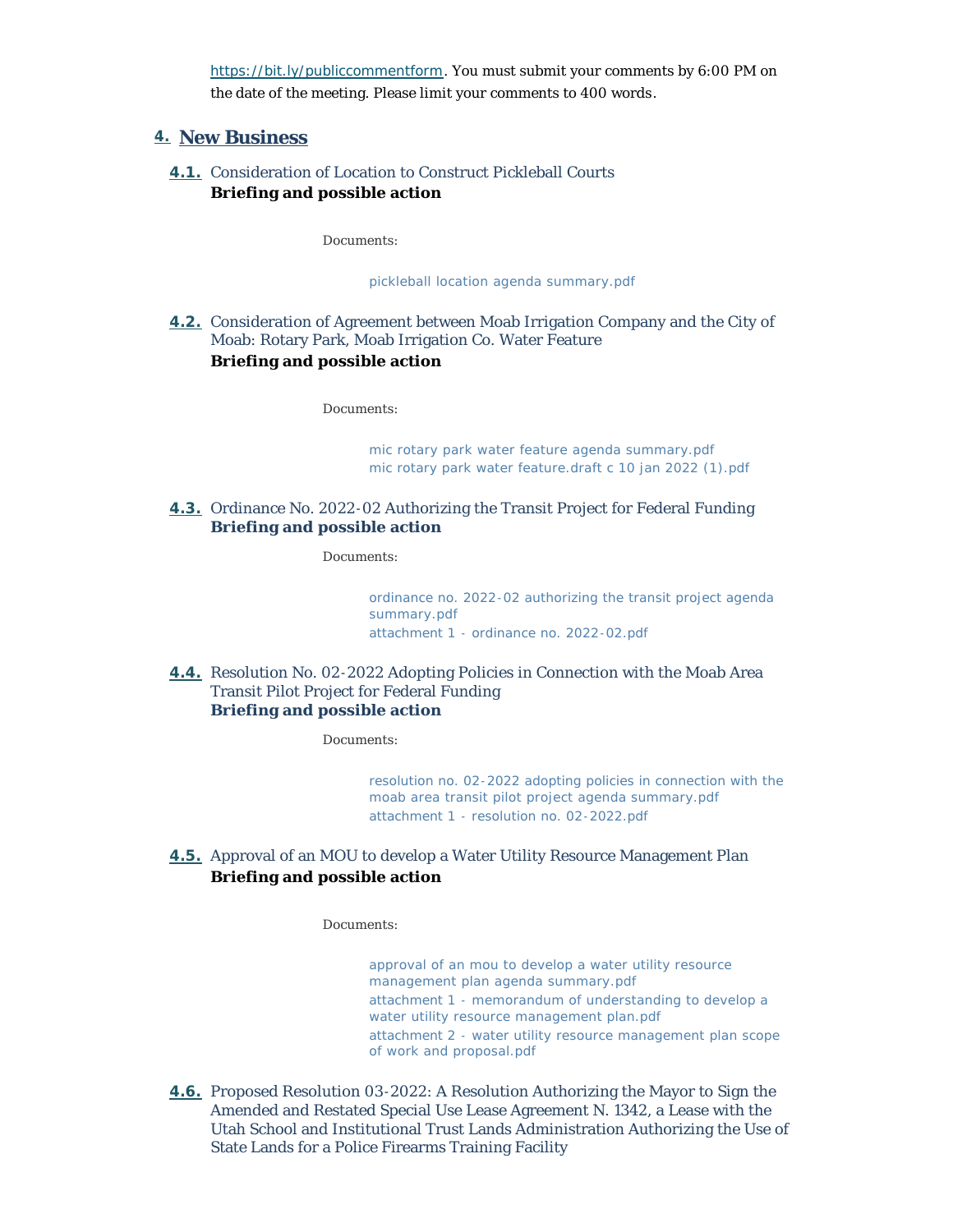*Documents:*

*[agenda summary - shooting range lease.pdf](https://moabcity.org/AgendaCenter/ViewFile/Item/4481?fileID=5574) [resolution 03-2022 sitla range lease.pdf](https://moabcity.org/AgendaCenter/ViewFile/Item/4481?fileID=5575) [legal counsel memo on shooting range lease agrement](https://moabcity.org/AgendaCenter/ViewFile/Item/4481?fileID=5576)  review.pdf [sula 1342.pdf](https://moabcity.org/AgendaCenter/ViewFile/Item/4481?fileID=5577)*

## **Old Business 5.**

## **5.1.** Community Organization Liaison and Board Assignments **Briefing and possible action**

*Documents:*

*[moab city council board and committee appointments and](https://moabcity.org/AgendaCenter/ViewFile/Item/4471?fileID=5578)  reappointments.pdf*

Consideration to Return the Proceeds of the Series 2021 Sales Tax Revenue Bond **5.2. Briefing and possible action**

*Documents:*

*[agenda summary -walnut lane bond proceeds.pdf](https://moabcity.org/AgendaCenter/ViewFile/Item/4479?fileID=5569) [walnut lane - cash flow analysis.pdf](https://moabcity.org/AgendaCenter/ViewFile/Item/4479?fileID=5570)*

**5.3.** Approval of Development Agreement for 398 Kane Creek Blvd Parcel 01-0001-0173 between JSATT CORP, a Utah Corporation d/b/a BLUE BISON DEVELOPMENT ("Developer") and the City of Moab, UT **Briefing and possible action**

#### *Documents:*

*[kane creek village development agreement agenda summary](https://moabcity.org/AgendaCenter/ViewFile/Item/4458?fileID=5543)  012522.pdf [exhibit 1 development agreement - kane creek village rezone](https://moabcity.org/AgendaCenter/ViewFile/Item/4458?fileID=5542)  011922 draft clean.pdf*

**5.4.** Proposed Ordinance 2021-15: An Ordinance Approving the Zoning Map Amendment for Property located at Parcel #01 -0001 -0173, approximately 398 Kane Creek Blvd, Moab UT 84532, changing 7.98 acres of the subject parcel zone from RA-1 Residential-Agricultural Zone to R-3 Multi-Household Residential Zone.

## **Briefing and possible action**

*Documents:*

*[kane creek village rezone cc agenda summary 012522.pdf](https://moabcity.org/AgendaCenter/ViewFile/Item/4459?fileID=5551) [exhibit 1 draft ordinance 2021-15 kane creek village rezone](https://moabcity.org/AgendaCenter/ViewFile/Item/4459?fileID=5552)  011922.pdf [exhibit 2 vicinity map kcv rezone 011922.pdf](https://moabcity.org/AgendaCenter/ViewFile/Item/4459?fileID=5553) [exhibit 3 kane creek village rezone zoning map with concept](https://moabcity.org/AgendaCenter/ViewFile/Item/4459?fileID=5554)  011922.pdf*